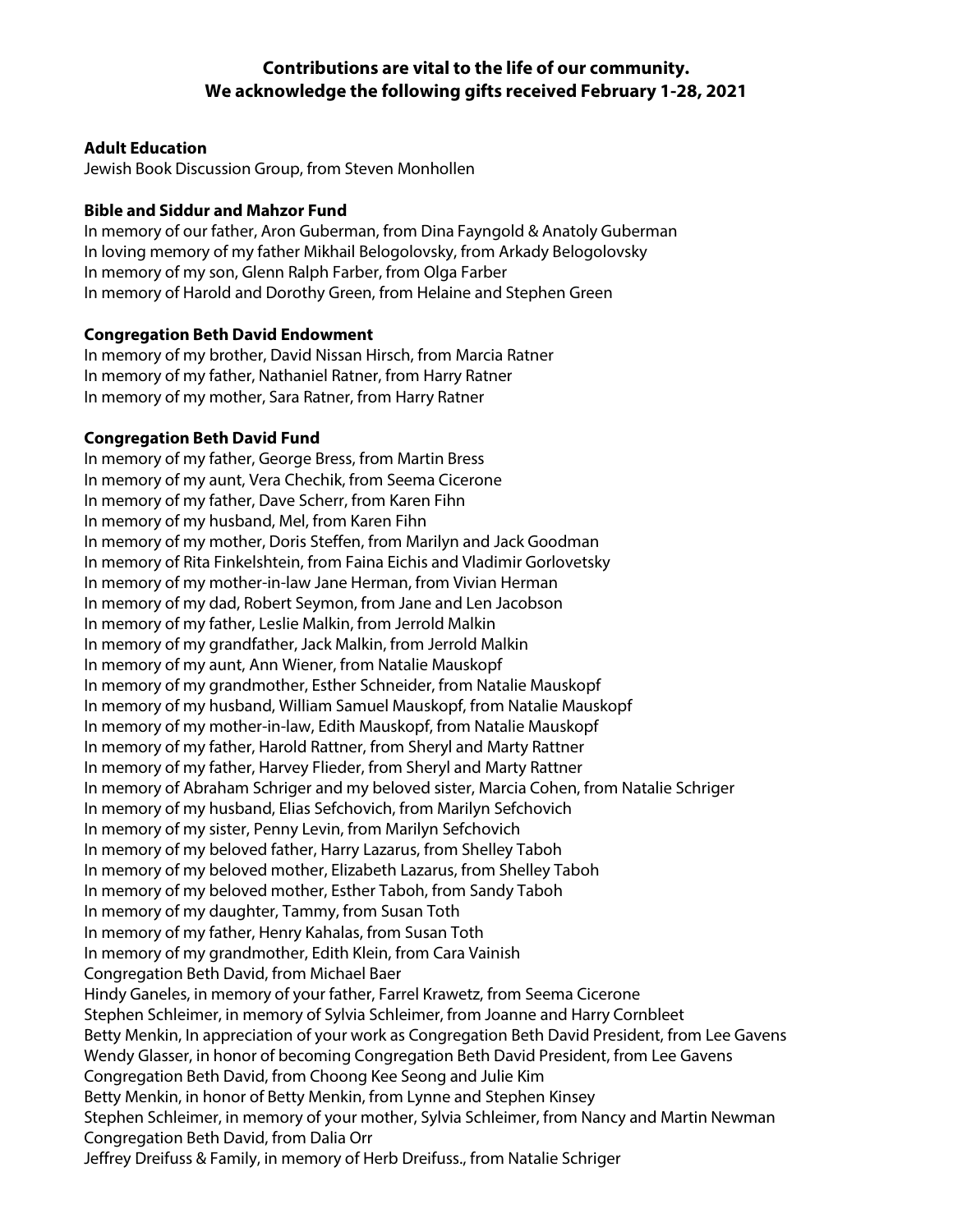Congregation Beth David, from Melissa and Paul Taylor Congregation Beth David, from Zoe Weitzman Congregation Beth David, from Pat and Alan Werba

# **Jewish Education Program Scholarship Fund**

In memory of my husband, Martin Levitt, from Sandra Levitt In memory of our son, Bryan Schwartz, from Myrtle and Joel Schwartz In memory of my mother, Hannah Sherman, from Marty Sherman

#### **Kiddush Oneg Fund Donation**

In memory of my sister-in-law, Sheila Perry, from Olga Farber In memory of my mother, Bernice Betensky, from Miriam Marr Dan Appleman, in memory of your brother, Zachary Appleman, from Dorothy and Richard Dorsay Bonnie Hirsch, in memory of your mother, Sandy Coplon, from Dorothy and Richard Dorsay Cathy Beyda & Gloria Rosenblume, in memory of your father, and husband, Ted Rosenblume, from Dorothy and Richard Dorsay Jeff Dreifuss, in memory of your father, and our friend, Herb Dreifuss, from Dorothy and Richard Dorsay Paul Overmyer, in memory of your mother, Helen Mary Overmyer, from Dorothy and Richard Dorsay Rabbi Nathan Roller, in memory of your grandparents, Sylvia and Donald Andrews, from Dorothy and Richard Dorsay Stephen Schleimer, in memory of your mother, Sylvia Schleimer, from Dorothy and Richard Dorsay Susan Cohen, in memory of your mother and father, from Dorothy and Richard Dorsay

Walter Spector, in memory of your cousin, Craig, from Dorothy and Richard Dorsay Ziva Fishman, in memory of your mother, Esther Abuksis, from Dorothy and Richard Dorsay Hindy Ganeles, in memory of your father, Farrel Krawetz, from Wendy J. and Lance Glasser Stephen Schleimer, in memory of your mother, Sylvia Scheimer, from Wendy and Lance Glasser

# **Kolot**

Jennifer Orrin, in memory of your uncle, Eric Fomil, from Wendy and Lance Glasser In memory of Mazel bat Daniel z"l (Melanie Clampitt), from Daniel & Lori Kahn

#### **Milton Itzkowitz Fund**

In memory of my father, Alfred Marr, from Charlie Marr

# **Myuchad Fund**

In memory of my parents, Sylvia Saslaff and Oscar Saslaff, from Seema Cicerone In memory of my father, Samuel Dombro, from Lou Dombro In memory of my sister-in-law, Elise Goodman Fine, from Lou Dombro In memory of my grandmother, Sara Schweitzer, from Eleanor Kiss

# **Rabbi Alpert Discretionary Fund**

In memory of my aunt, Stella Pollock, from Marshall Burak In memory of my mother, Lillian Leve, from Marlene Burak In memory of my grandmother, Helen C. Schweitzer, from Lisa Kiss In memory of my brother, Robert Spencer Hirsch, from Marcia Ratner In memory of our brother-in-law, Gary Taylor, from Myrtle and Joel Schwartz In memory of my father, David I. Bernstein, from Roberta Schwartz In memory of my father, Issachar Shottan, from Shmuel Shottan In memory of my father, David E. Weiss, from Jeffrey Weiss In memory of my aunt, Ida Eisen, from Ina and Harvey Checkman In memory of my aunt, Myrtle Brian, from Ina and Harvey Checkman In memory of my father, David Checkman, from Ina and Harvey Checkman In memory of my grandfather, Israel Checkman, from Ina and Harvey Checkman In memory of my grandfather, Julius Deitch, from Ina and Harvey Checkman